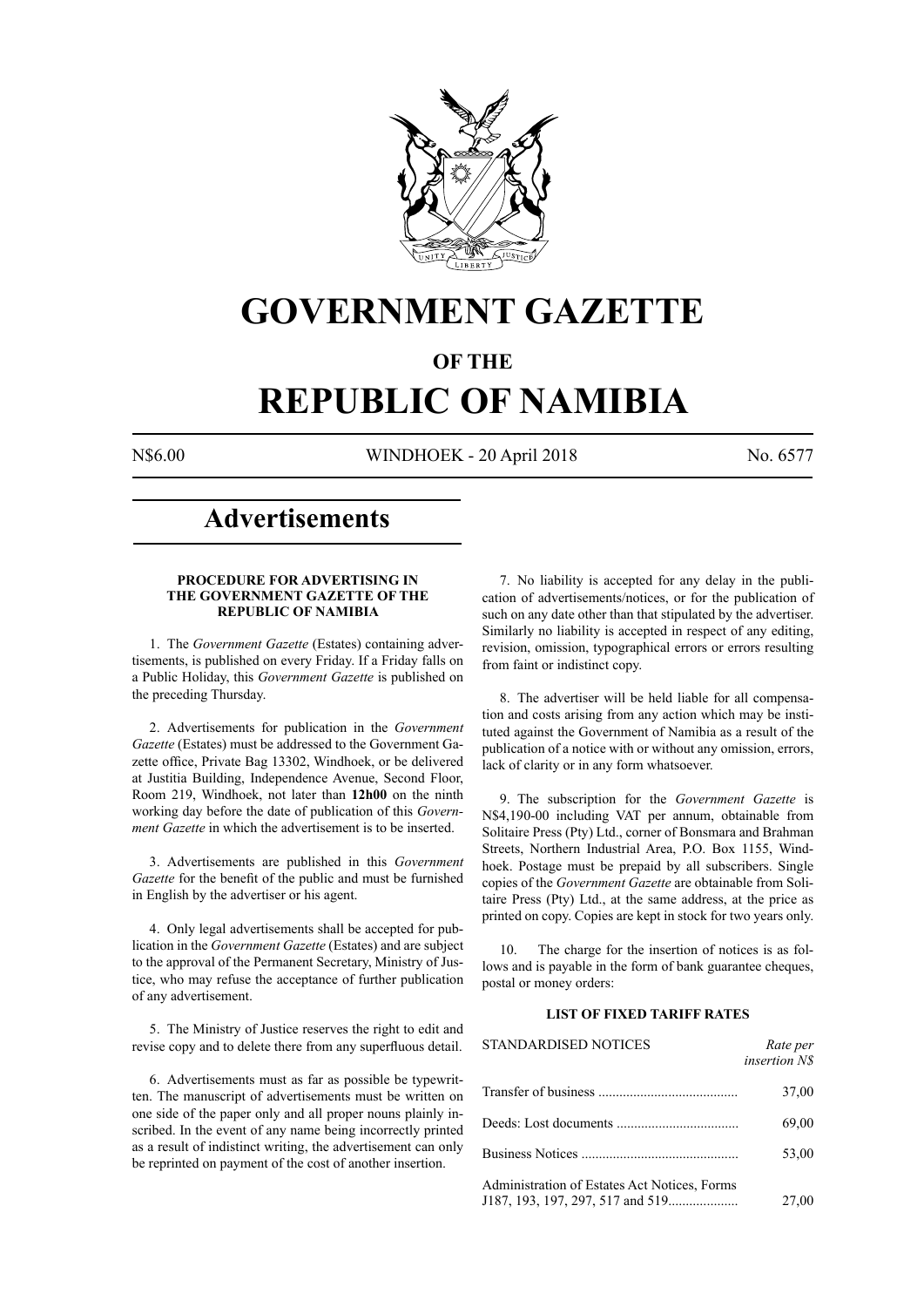| Insolvency Act and Companies Act Notices:                                                                                                                                                               | 48,00  |
|---------------------------------------------------------------------------------------------------------------------------------------------------------------------------------------------------------|--------|
| N.B. Forms 2 and 6 additional statements according<br>to word count table, added to the basic tariff.                                                                                                   | 333,00 |
| Naturalisation notices (including a reprint for the                                                                                                                                                     | 27,00  |
| Unclaimed moneys - only in the <i>Government</i><br>Gazette, closing date 15 January (per entry of                                                                                                      | 13,00  |
|                                                                                                                                                                                                         | 53,00  |
|                                                                                                                                                                                                         | 27,00  |
| NON-STANDARDISED NOTICES                                                                                                                                                                                |        |
| Company notices:                                                                                                                                                                                        |        |
| Short notices: Meetings, resolutions, offers of<br>compromise, conversions of companies, voluntary<br>windings-up, etc.: closing of members' registers<br>for transfer and/or declarations of dividends | 120,00 |
| Declaration of dividends with profit statements,                                                                                                                                                        | 267,00 |
| Long notices: Transfers, changes in respect of<br>shares or capital, redemptions, resolutions,                                                                                                          | 373,00 |
|                                                                                                                                                                                                         | 120,50 |

#### **FORM J 187**

#### **LIQUIDATION AND DISTRIBUTION ACCOUNTS IN DECEASED ESTATES LYING FOR INSPECTION**

In terms of section 35(5) of Act 66 of 1965, notice is hereby given that copies of the liquidation and distribution accounts (first and final, unless otherwise stated) in the estates specified below will be open for the inspection of all persons interested therein for a period of 21 days (or shorter or longer if specially stated) from the date specified or from the date of publication hereof, whichever may be the later, and at the offices of the Master and Magistrate as stated.

Should no objection thereto be lodged with the Master concerned during the specified period, the executor will proceed to make payments in accordance with the accounts.

383/2017 BOCK Helletjie Sophia, 59091600918, Swakopmund. Frans Bock, 6011250200226. Swakopmund. Windhoek. FNB Trust Services Namibia (Pty) Ltd, P.O. Box 448, Windhoek, Namibia.

1733/2017 TITUS Lilie, 59111300485, Erf No. 1453, Omukaro Street, Windhoek. Windhoek. Windhoek. FNB Trust Services Namibia (Pty) Ltd, P.O. Box 448, Windhoek, Namibia.

54/2018 RASSWEILER Egon, 39020600125, Windhoek. Maria Lydia Cristina Rassweiler, 59051200617. Windhoek. FNB Trust Services Namibia (Pty) Ltd, P.O. Box 448, Windhoek, Namibia.

1055/2017 TITUS Eunice Danielle, 77081600034, Erf 4276, Mercedes Street, Khomasdal, Windhoek. Isedor Ivor

| Liquidators' and other appointees' notices                                                | 80,00  |
|-------------------------------------------------------------------------------------------|--------|
| Gambling house licences/Liquor licences                                                   | 120,00 |
| SALES IN EXECUTION AND OTHER PUBLIC SALES:                                                |        |
|                                                                                           | 207,00 |
| Public auctions, sales, tenders and welfare<br>organisations:                             |        |
|                                                                                           | 69,00  |
|                                                                                           | 171,00 |
|                                                                                           | 253,00 |
| ORDERS OF THE COURT                                                                       |        |
| Provisional and final liquidations or<br>Dadration of changes in conital moneyers offers. | 157,00 |

|                                                        | 157,00 |
|--------------------------------------------------------|--------|
| Reduction of change in capital mergers, offers         |        |
|                                                        | 373,00 |
| Judicial managements, <i>curator bonis</i> and similar |        |
|                                                        | 373.00 |
|                                                        | 48,00  |
| Supersession and discharge of petitions (J.158)        | 40,00  |
|                                                        |        |

11. The charge for the insertion of advertisements other than the notices mentioned in paragraph 10 is at the rate of N\$13,00 per cm double column. (Fractions of a cm must be calculated as a cm).

12. No advertisements shall be inserted unless the charge is prepaid. Cheques, drafts, postal or money orders must be made payable to the Ministry of Justice, Private Bag 13302, Windhoek.

Titus, 70120600463. Windhoek. FNB Trust Services Namibia (Pty) Ltd, P.O. Box 448, Windhoek, Namibia.

204/2017 VAN DER WATT Gertrud Wally, 25011500020, Grootfontein. Grootfontein. Windhoek. Emeleo Trust Services, P.O. Box 1447, Grootfontein.

1405/2017 HUBSCH Gunther Peter Helmut, 3908230100150, Windhoek. Windhoek. F.M. Oehl Trust cc, P.O. Box 90290, Windhoek, Namibia.

1520/2017 SNYMAN Joyce Gezina, Windhoek, 10 February 1970, 70021000107, Okahandja, 12 September 2017. F.M. Oehl Trust cc, P.O. Box 90290, Windhoek, Namibia.

882/2014 MOALUSI Sabina, 39032500147, Erf 6257, Extension 1, Katutura, Windhoek. Windhoek. Du Pisani Legal Practitioners, No. 67 John Meinert Street, P.O. Box 23990, Windhoek.

1147/2017 VAN WYK Francina Carolina, 18092- 70200074, Farm Naruchas No. 254. Hendrik Marthinus van Wyk, 15 March 1924. Rehoboth. Windhoek. V.T. van Wyk Attorneys, P.O. Box 4953, Rehoboth.

1045/2016 HUGO Thomas Jan, 40082500517, Windhoek. Maria Hugo, 49032800140. Windhoek. Windhoek. Bank Windhoek Limited, Trust Department, P.O. Box 15, Windhoek.

1765/2017 MADISIA Alexia, 54070700773, Walvis Bay. Walvis Bay. Windhoek. Bank Windhoek Limited, Trust Department, P.O. Box 15, Windhoek.

1980/2017 BARNARD Adam Petrus, 49032000179, Gobabis. Anna Barnard, 45022700077. Gobabis. Windhoek.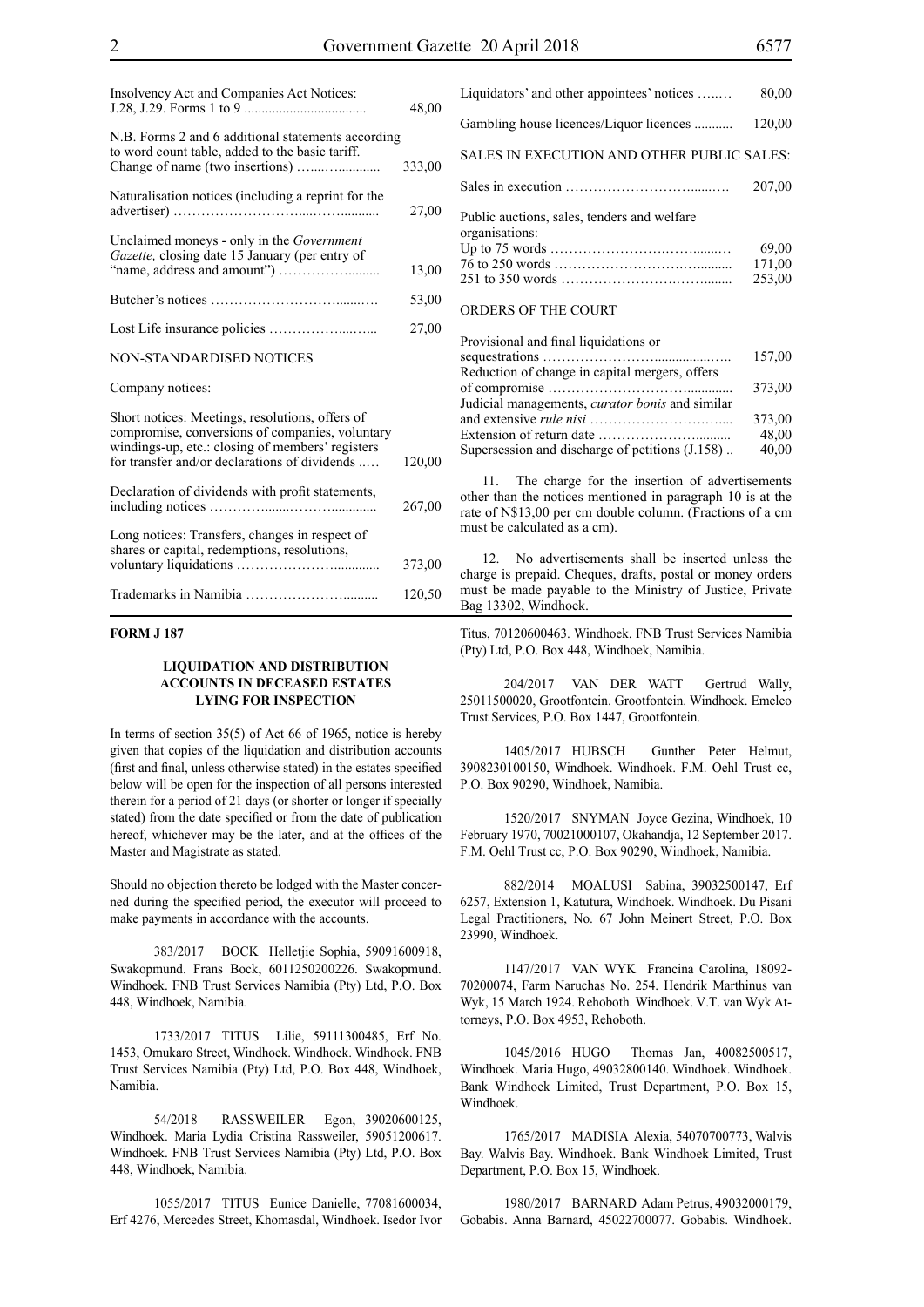Bank Windhoek Limited, Trust Department, P.O. Box 15, Windhoek.

593/2017 SMIT Marinda, 64081600473, Grootfontein. Grootfontein. Windhoek. Bank Windhoek Limited, Trust Department, P.O. Box 15, Windhoek.

351/2017 VAN ZYL Maria Magdalena, 291127- 00053, Karasburg, 18 Avenue, Karasburg. Philip Swanepoel Legal Practitioners, Eros Airport, Aviation Road, Windhoek.

786/2013 CONSTANTINUS Joel Abisai, 7801- 0500186, House 38, Hoeksteen Street, Rosh Pinah. Lüderitz. Windhoek. De Klerk, Horn and Coetzee Inc, No. 4 Eadie Street, P.O. Box 90181, Klein Windhoek, Windhoek, Republic of Namibia.

1521/2017 JAMORA Eleasar, 39120400276, Windhoek, 3 September 2017. Elsa Jamora, 47022500258. Windhoek. Standard Executors & Trustees, P.O. Box 2164, Windhoek, Namibia.

1251/2017 SCHERMAN Helena Elizabeth, 220930- 00091, Erf No. 204, Bethanie, 25 June 2016. Windhoek. Bethanie. Standard Executors & Trustees, P.O. Box 2164, Windhoek, Namibia.

747/2015 AMAGULU William Melchior, 47081- 500765, Khomas. Margaret N. Amagulu, 47102400225. Windhoek. Windhoek. Tipara Estates, Maerua Mall Office Tower, Jan Jonker Road, P.O. Box 25869, Windhoek.

809/2016 KALENGA Lukas Shitangeni, 77052-410192, Aussenkehr. Ester K. Kandji, 84072410500. Karasburg. Windhoek. Mungu Wills & Estate Administration cc, P.O. Box 98321 Pelican Square, Hochland Park.

259/2017 BEZUIDENHOUT Gerhard Albertus, 72030200212, Erf 8598, Rainbow Village, Rundu. Elizabeth Catherina Bezuidenhout, 65071700026. Rundu. Windhoek. Afflux Investments cc, P.O. Box 1130, Windhoek.

#### **FORM J 193**

#### **NOTICE TO CREDITORS IN DECEASED ESTATES**

All persons having claims against the estates mentioned below are hereby called upon to lodge their claims with the executors concerned, within 30 days (or otherwise as indicated) calculated from the date of publication hereof. The information is given in the following order: Estate number, surname and Christian names, date of birth, identity number, last address, date of death; surviving spouse's names, surname, date of birth and identity number; name and address of executor or authorised agent, period allowed for lodgement of claims if other than 30 days.

163/2017 BUSCH Johan Pieter, Windhoek, 12 November 1956, 56111200194, Erf No. Rehoboth A447, 15 July 2016. Sarah Hendriena Busch, 24 February 1957, 57022400083. V.T. van Wyk Attorneys, Plot A129, Hebron House, Rehoboth.

144/2018 DE BEER Johannnes Ignatius Nicolaas, Windhoek, 25 December 1954, 54122500230, Okahandja, 25 January 2018. Martha Catharina de Beer, 26 August 1946, 46082600231. Bank Windhoek Ltd, P.O. Box 15, Windhoek.

380/2018 BESSINGER Hendrik Gottlieb, Windhoek, 23 March 1950, 50032300042, 3574, Freezia Street, Khomasdal, 16 February 2018. Bank Windhoek Ltd, P.O. Box 15, Windhoek.

442/2018 VAN LOGGERENBERG Joseph Heydenrych, 4 May 1939, 39050400108, No. 34 Spencer Street, Academia, Windhoek, 9 March 2018. Juliana van Loggerenberg, 29 July 1942, 42072900042. FNB Trust Services Namibia (Pty) Ltd, P.O. Box 448, Windhoek, Namibia.

335/2018 BOTMA Susara Aletta, Windhoek, 11 November 1937, 37111100433, Koës, 3 February 2018. Standard Executors & Trustees, P.O. Box 2164, Windhoek, Namibia.

334/2018 BOTMA Gieliam, Windhoek, 14 June 1939, 39061400236, Koës, 3 February 2018. Standard Executors & Trustees, P.O. Box 2164, Windhoek, Namibia.

304/2018 STRAUSS Sonja Magdalena, Windhoek, 1 February 1967, 67020100783, Windhoek, 11 December 2017. F.M. Oehl Trust cc, P.O. Box 90290, Windhoek, Namibia.

385/2018 STYGER Jacomina Elizabeth Johanna, Windhoek, 21 August 1950, 50082100292, Farm Grootpoort, Outjo, 2 February 2018. Advance Wealth Management (Pty) Ltd, P.O. Box 86568, Eros, Windhoek.

535/2017 MOLATZI Benedictus, Windhoek, 23 May 1954, 54052300211, Tsumeb, Republic of Namibia, 9 August 2016. Ellis Shilengudwa Inc. P.O. Box 2148, Swakopmund.

351/2018 KINGHORN Herman Charl, Windhoek, 22 May 1951, 51052200095, No. 6 Lowenhof Flats, Am Zoll, Swakopmund, Republic of Namibia, 1 December 2017. Ellis Shilengudwa Inc. P.O. Box 2148, Swakopmund.

407/2018 RAUTENBACH John Walter, Windhoek, 21 June 1943, 43062100257, 13 Prinsloo Street, Pionierspark, Windhoek, 17 January 2018. Du Pisani Legal Practitioners, No. 67 John Meinert Street, P.O. Box 23990, Windhoek.

365/2018 SHIKONGO Martha-Niilonga, Windhoek, 10 August 1968, 68081001298, Matshitshi Street, Havana, Windhoek, 31 January 2018. Du Pisani Legal Practitioners, No. 67 John Meinert Street, P.O. Box 23990, Windhoek.

1837/2017 MÜSKE Helga Alma Ursula, Windhoek, 7 August 1937, 37080700256, Susanne Grau Heim, Windhoek, 16 July 2016. Koep & Partners, 33 Schanzen Road, P.O. Box 3516, Windhoek.

468/2017 SKRYWER Frikkie Fritz, 27 March 1953, 5303270500149, Windhoek, Khomas Region, 2 February 1998. Katrina Skrywer, 25 January 1948, 48012500213. Sisa Namandje & Co. Inc., No. 11 Robert Mugabe Street, Windhoek.

409/2018 ROUTH Elmo Martin, Windhoek, 16 November 1961, 61111600171, Erf 4058, Katutura, 31 May 2017. Ralda Elda Routh, 31 January 1963, 63013100249. Diedericks Inc, P.O. Box 50025, Bachbrecht, Windhoek.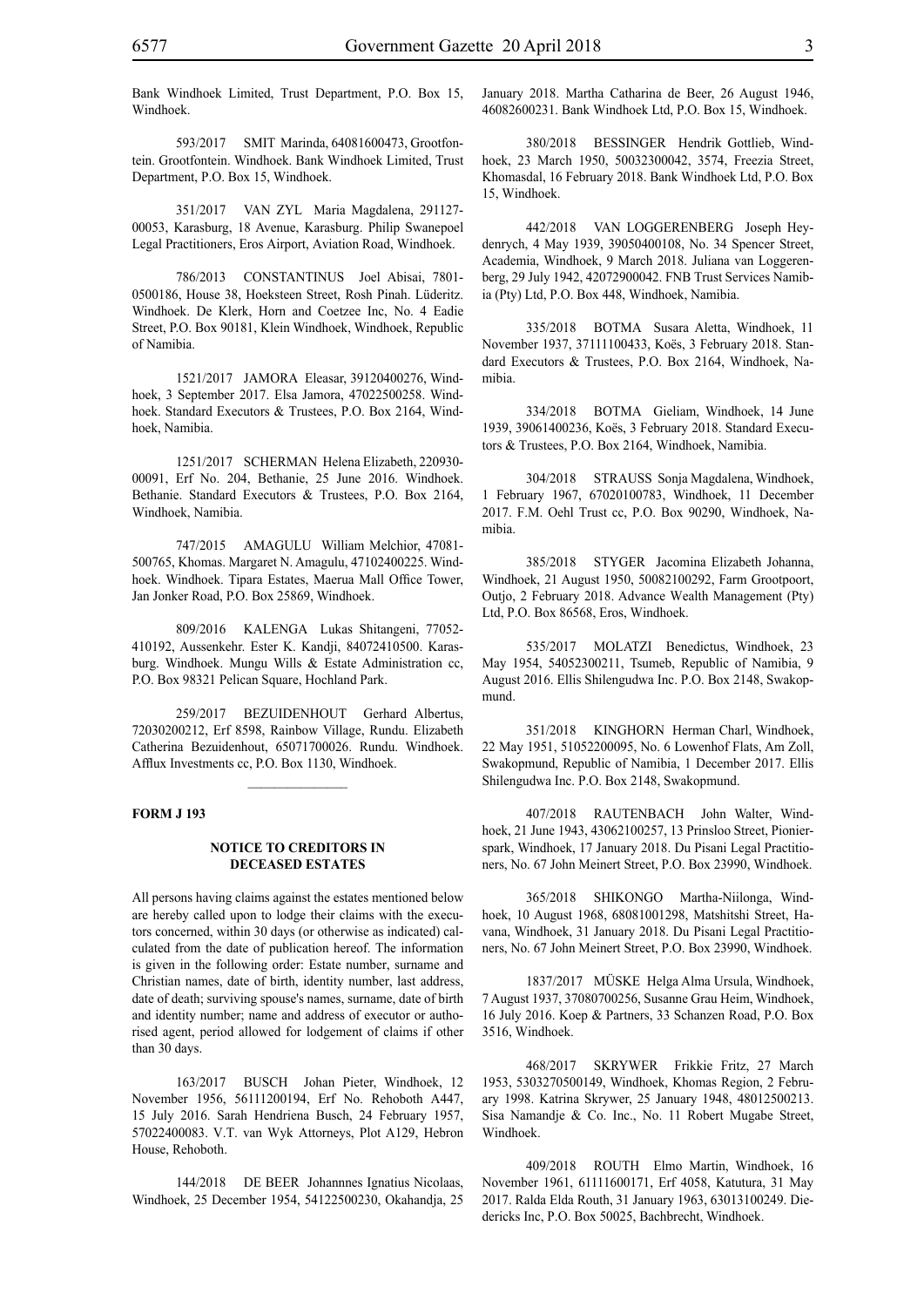323/2018 OOSTHUIZEN Johannes, Windhoek, 26 October 1948, 48102600217, Erf 2008, Springbok Street, Tsumeb, 2 February 2012. Magdalena Johanna Oosthuizen, 5 January 1958, 58010500429. F.A. Pretorius & Co., P.O. Box 31, Tsumeb.

199/2018 KANUMBO Friedrich Haushiku, Windhoek, 62011200318, Kavango East, Namibia, 23 December 2017. Charmaine Schultz & Co., P.O. Box 23823, Windhoek.

795/2017 NEHUNGAH Kondjeni Sheehama Bob, Windhoek, 4 April 1974, 74040400623, Khomas, 21 November 2016. Tipara Estates, Maerua Mall Office Tower, Jan Jonker Road, P.O. Box 25869, Windhoek.

1347/2017 SHIKONDOMBOLO Fridrich, Windhoek, 15 July 1957, 57071510016, Khomas, 4 June 2017. Rauna Diogenus. Tipara Estates, Maerua Mall Office Tower, Jan Jonker Road, P.O. Box 25869, Windhoek.

150/2018 KAKWENAH Epson, Windhoek, 25 October 1949, 49102500078, Khomas, 18 November 2017. Shilunga Estates Consultants, No. 25 Sekretar Street, Hochland Rand, P.O. Box 8081, Bachbrecht, Windhoek.

73/2018 JOSIA Emilie, Windhoek, 9 January 1965, 65010900092, Erf 4430, Frankie Abrahams Street, Kuisebmund, Walvis Bay, 8 December 2016. Afflux Investments cc, P.O. Box 1130, Windhoek.

#### **FORM J28**

#### **ESTATES OR COMPANIES SEQUESTRATED OR WOUND UP PROVISIONALLY**

Persuant to section 17(4) of the Insolvency Act 1936, section 356(1) of the Companies Act 1973 (read with section 66(1) of the Close Corporation Act No. 26 of 1988), notice is hereby given by the Master of the High Court, Namibia, that estates or companies/close corporations mentioned below have been sequestrated or wound up provisionally by order of the said Court.

W2/18 **Christiaan Johannes Potgieter**. Date upon which order made: 24 November 2017. Upon the application of: Christiaan Johannes Potgieter.

 $\frac{1}{2}$ 

#### **FORM J29**

#### **FIRST MEETING OF CREDITORS, CONTRIBUTORIES MEMBERS OF DEBENTURE HOLDERS OF SEQUESTRATED ESTATES, COMPANIES BEING WOUND UP OR PLACED UNDER JUDICIAL MANAGEMENT**

The estates and companies mentioned below having been placed under sequestration, being wound up or having been placed under provisional judicial management by order of the High Court of Namibia, the Master of the High Court hereby gives notice pursuant to section 17(4) and 40(1) of the Insolvency Act, 1973, and sections 361(1), 370(1) and 435 of the Companies Act, 2004, that a first meeting of creditors, contributories, members or debenture holders of the said estates or companies will be held on the dates and at the times and places mentioned below, for proof of claims against the estates or companies, the election of trustees, liquidators or judicial

managers or provisional judicial managers or for the purposes referred to in section 370 or 437 of Act No. 28 of 2004, as the case may be.

Meetings in a district in which there is a Master's office, will be held before the Master, elsewhere they will be held before the Magistrate:

W2/18 **Christiaan Johannes Potgieter.** Date upon which order was made: 24 November 2017. Date, time and place of meeting: 2 May 2018, 10h00, at the Master of the High Court, 4th Floor, Frans Indongo Building, Windhoek.

 $\frac{1}{2}$ 

#### **FORM 1**

#### **APPOINTMENT OF TRUSTEES AND LIQUIDATORS AND PROOF OF CLAIMS IN SEQUESTRATED ESTATES OR COMPANIES BEING WOUND UP**

Pursuant to subsection (3) of section fifty-six, section seventyseven and subsection (3) of section forty of the Insolvency Act, 1936, section 339, 366, 375 (5)(b) and 402 of the Companies Act, 1973, notice is hereby given that the persons mentioned below have been appointed trustee or liquidators, as the case may be, and that persons indebted to the estate or companies are required to pay their debts to them forthwith unless otherwise indicated.

Meetings of creditors of the said estate or companies will be held on the dates and the times and places mentioned below, for proof of claims against the estates or companies, for the purpose of receiving the trustees' or liquidators' reports as to the affairs and conditions of the estates or companies and for giving the trustees or liquidators directions concerning the sale of recovery or any matter relating to the administration thereof.

W30/17 **Obie Transport (Pty) Ltd** (In Liquidation). D.J. Bruni, Liquidator, Bruni & McLaren, P.O. Box 11267, Klein Windhoek. Wednesday, 9 May 2018 at 10h00 before the Master of the High Court, Windhoek. Second general meeting of directors and creditors.

#### **IN THE HIGH COURT OF NAMIBIA CASE No. I 1551/2015**

 $\frac{1}{2}$ 

In the matter between:

#### **AGRICULTURAL BANK OF NAMIBIA LIMITED** Plaintiff

and

**ESME AVRIL GOLIATH** Defendant

#### **NOTICE OF SALE IN EXECUTION OF IMMOVABLE PROPERTY**

Pursuant to a Judgment of the above Honourable Court granted on **28 OCTOBER 2015** the following immovable property will be sold without reserve and voetstoots by the Deputy Sheriff of the District of **USAKOS** on **8 MAY 2018** at **11h00**  at FARM KOMPANENO NO. 104, REGISTRATION DIVI-SION "C", ERONGO REGION

CERTAIN: Farm Kompaneno No. 104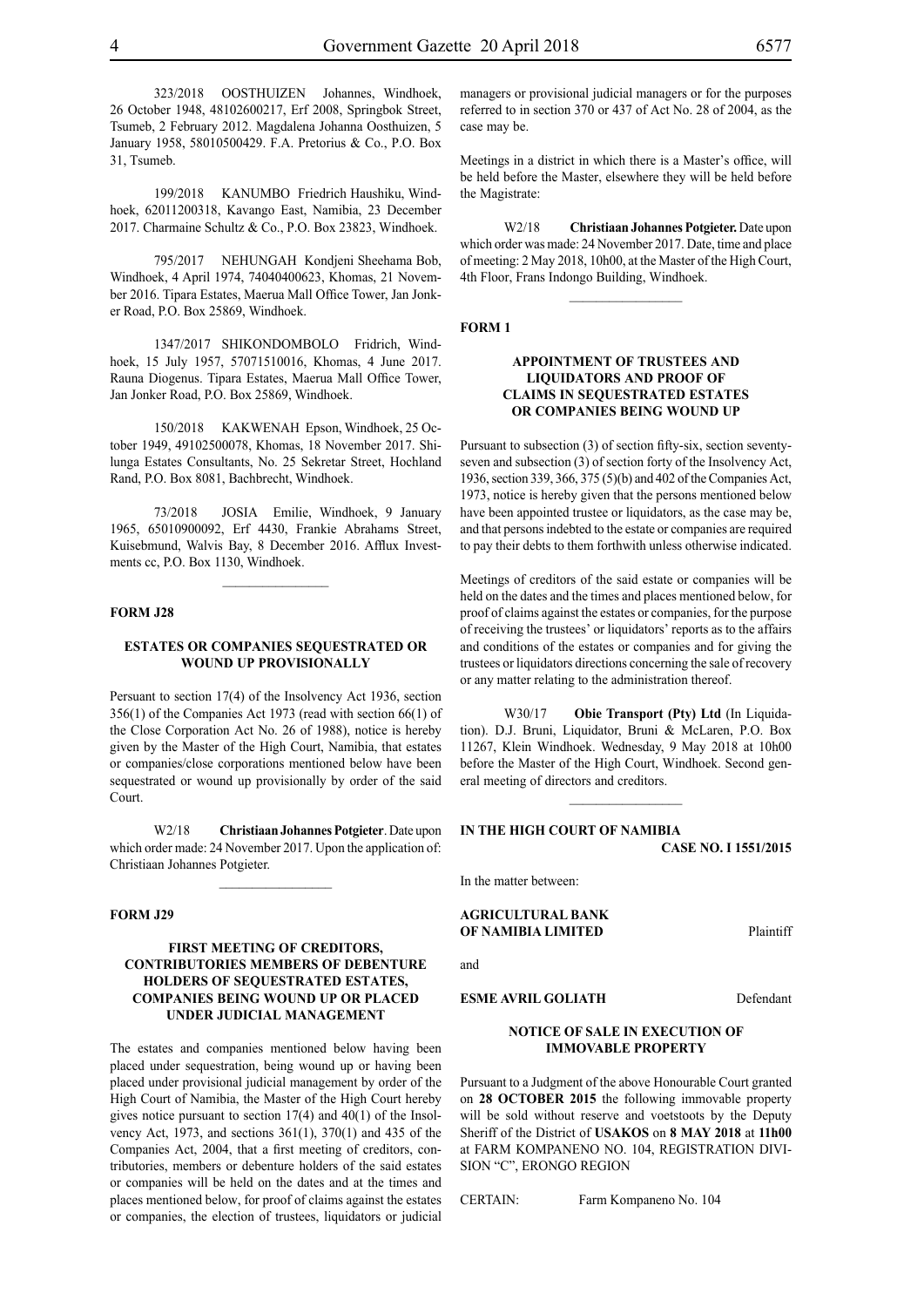| 0 <i>J    </i>                                                          |                                                                                                                                                                                                                                                              | OOVUMMUM OAZUN ZUTIK      |                                                                                               |
|-------------------------------------------------------------------------|--------------------------------------------------------------------------------------------------------------------------------------------------------------------------------------------------------------------------------------------------------------|---------------------------|-----------------------------------------------------------------------------------------------|
| SITUATE:                                                                | (Registration Division "C")<br>Erongo Region                                                                                                                                                                                                                 |                           | Head Offic<br>torneys, Fi                                                                     |
| <b>MEASURING:</b>                                                       | 6576, 8754 (six five seven six comma<br>eight seven five four) hectares                                                                                                                                                                                      |                           | address.<br>Dated at W                                                                        |
| <b>CONSISTING OF:</b>                                                   | Residential Facilities: 4 roomed house<br>with 2 verandas, Sitting Room, Lounge,<br>Kitchen and 2 Bathrooms, Charcoal<br>Cold Room, 2 x Bungulows With Bed-<br>room Shower and Toilet Garage: 4 Store<br>Room and 4 Parking Areas, 3 x Labour-<br>ers Houses |                           | FISHER, C<br><b>LEGAL PF</b><br><b>CNR ROB</b><br><b>ENTRANO</b><br>POBOX 3<br><b>WINDHOI</b> |
|                                                                         | Water Supply: Homestead: 2 Boreholes<br>With Windmill, 2 Boreholes Without<br>Installation, Cattle - Pen, Small Stock -<br>Pen, 5 Water Points With Cattle-Pen<br>Fencing: Stockproof, 23 Grasing Camps                                                      |                           | <b>IN THE H</b><br>1<br>In the matte                                                          |
|                                                                         | The "Conditions of Sale-in-Execution" will lie for inspection<br>at the office of the Deputy Sheriff at USAKOS and at the Head<br>Office of Plaintiff at WINDHOEK and Plaintiff's Attorneys,<br>Fisher, Quarmby & Pfeifer, at the undermentioned address.    |                           | <b>FIRST NA</b><br><b>OF NAMI</b><br>and                                                      |
| FISHER, QUARMBY & PFEIFER<br><b>ENTRANCE ON BURG STREET</b><br>POBOX 37 | <b>LEGAL PRACTITIONER FOR PLAINTIFF</b><br>C/O ROBERT MUGABE & THORER STREETS                                                                                                                                                                                |                           | <b>STEVEN</b> I<br><b>WINE SH</b>                                                             |
| <b>WINDHOEK</b>                                                         | IN THE HIGH COURT OF NAMIBIA                                                                                                                                                                                                                                 | <b>CASE NO. 1242/2015</b> | In Executic<br>the aboven<br>at 10H00 a<br>the Defend                                         |
| In the matter between:                                                  |                                                                                                                                                                                                                                                              |                           | <b>CERTAIN</b>                                                                                |
|                                                                         | STANDARD BANK NAMIBIA LIMITED                                                                                                                                                                                                                                | Plaintiff                 | <b>SITUATE:</b>                                                                               |
| and                                                                     |                                                                                                                                                                                                                                                              |                           |                                                                                               |
| <b>MARIA TJATINDI</b>                                                   |                                                                                                                                                                                                                                                              | Defendant                 | <b>MEASURI</b>                                                                                |
|                                                                         | NOTICE OF SALE IN EXECUTION OF<br><b>IMMOVABLE PROPERTY</b>                                                                                                                                                                                                  |                           | The follow<br>nothing in                                                                      |

Pursuant to Judgment of the above Honourable Court granted on **16 JULY 2015**, the following immovable property will be sold without reserve and voetstoots by the Deputy Sheriff of the District of **WINDHOEK** on **23 MAY 2018** at **12H00** at ERF 1150, KHOMASDAL (EXTENSION NO. 13), WIND-HOEK, REPUBLIC OF NAMIBIA

CERTAIN: Erf No. 1150, Khomasdal, (Extension No. 13) SITUATE: In the Municipality of Windhoek (Registration Division "K") Khomas Region MEASURING: 614 (six hundred and fourteen) square metres CONSISTING OF: Kitchen, Lounge, 3 Bedrooms, 1 Toilet/ Bathroom

The "Conditions of Sale-in-Execution" will lie for inspection at the office of the Deputy Sheriff at WINDHOEK and at the e of Plaintiff at WINDHOEK and Plaintiff's Atsher, Quarmby & Pfeifer, at the under mentioned

INDHOEK this 12th day of MARCH 2018

UARMBY & PFEIFER RACTITIONER FOR PLAINTIFF ERT MUGABE AVENUE & THORER STREET CE IN BURG STREET P O Box 37 EK

#### **IIGH COURT OF NAMIBIA (MAIN DIVISION) CASE NO.: HC-MD-CIV-ACT-CON-2016/03138**

 $\frac{1}{2}$ 

er between:

#### **FIRST NATIONAL BANK BIA LIMITED** Execution Creditor

**STEVEN KOMALEN MEINTJIES** First Defendant **IRENE MEINTJIES** Second Defendant

#### **NOTICE OF SALE IN EXECUTION OF IMMOVABLE PROPERTY**

In of a Judgement of the above Honourable Court in the above mentioned suit, a sale will be held on 17 May 2018 at the premises of the undermentioned property of ants

|                 |           | CERTAIN :  | Erf 1406, Cimbebasia (Extension No. 4)                                          |
|-----------------|-----------|------------|---------------------------------------------------------------------------------|
| NAMIBIA LIMITED | Plaintiff | SITUATE :  | In the Municipality of Windhoek<br>(Registration Division "K")<br>Khomas Region |
|                 | Defendant | MEASURING: | 300 (three zero zero) square metres                                             |

ing improvements are on the property (although this respect is guaranteed)

1 x Entrance Hall, 1 x Lounge, 1 x Kitchen, 3 x Bedrooms, 2 x Bathrooms, 2 x Showers, 2 x Garages

- 1. The Sale is subject to provisions of the High Court Act No. 16 of 1990, as amended, and the property will be sold "voetstoots" according to the existing title deed.
- 2. The property shall be sold by the Deputy Sheriff of Windhoek to the highest bidder.
- 3. 10% of the purchase price is to be paid in cash on the date of the sale, the balance together with interest at a rate equal to the prime lending rate of the Plaintiff from time to time plus 5% as from the date of sale in execution to date of registration, both dates inclusive, is to be paid against transfer, to be secured by a Bank or Building Society or other acceptable guarantee to be furnished to the Deputy Sheriff within fourteen (14) days after the date of the sale in execution.
- 4. The complete Conditions of Sale will be read out at the time of the sale, but may be inspected beforehand at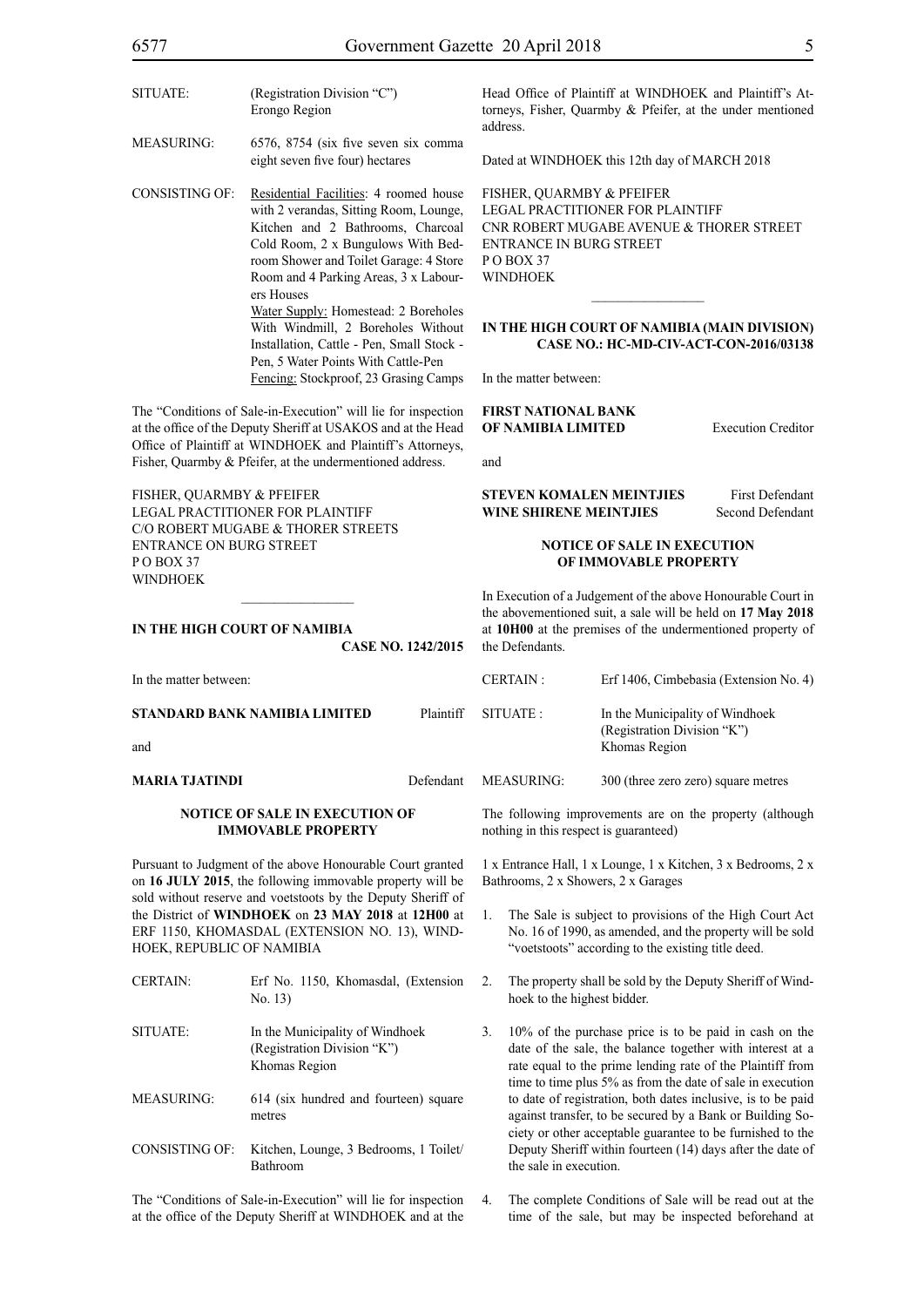the offices of the Deputy Sheriff or FIRST NATIONAL BANK OF NAMIBIA LIMITED Windhoek or at the offices of the Plaintiffs Attorneys at the undermentioned address.

DATED at WINDHOEK on this 14th day of MARCH 2018.

THEUNISSEN, LOUW & PARTNERS Schützen Haus, No. 1 Schützen Street WINDHOEK, NAMIBIA

#### **IN THE HIGH COURT OF NAMIBIA (Main Division - Windhoek)**

 $\frac{1}{2}$ 

**Case Number: I 878/2016**

In the matter between:

| KAAP AGRI NAMIBIA (PTY) LTD | <b>Execution Creditor</b> |
|-----------------------------|---------------------------|
| (REGISTRATION NO.: 90/228)  | /Plaintiff                |

and

| <b>NAMBERG INVESTMENTS CC</b>    | <b>First Execution</b> |
|----------------------------------|------------------------|
| (REGISTRATION NO.: CC/2008/4330) | Debtor/                |
|                                  | <b>First Defendant</b> |
| <b>GERHARDUS HERMANUS</b>        | Second                 |

**COMPION BOTHM** Execution Debtor / Second Defendant

#### **NOTICE OF SALE IN EXECUTION OF IMMOVABLE PROPERTY**

In EXECUTION of a Judgment of the above Honourable Court granted on **24 APRIL 2017,** a Judicial Sale by PUBLIC AUC-TION of the undermentioned immovable property, with a RE-SERVE PRICE OF N\$ 960,000.00, PLUS INTEREST at prime rate (currently 10.5 %) plus 2 % per annum from 16 March 2018 until date of payment (both dates inclusive), calculated on a daily balance and compounded monthly (First National Bank Namibia Ltd) PLUS N\$ 41,622.84 (up to 15 March 2018, plus further amount until date of payment as confirmed by Bethanie Village Council) (Bethanie Village Council), will be held by the Deputy Sheriff for the District of **BETHANIE** in front of the MAGISTRATE'S COURT BETHANIE on **Tuesday**, **8 May 2018** at **10h00**:

| <b>CERTAIN:</b>   | Consolidated Erf 211 Bethanie (Exten-<br>$sion$ 1).                       |
|-------------------|---------------------------------------------------------------------------|
| SITUATE:          | In the Village of Bethanie<br>(Registration Division "S")<br>Karas Region |
| <b>MEASURING:</b> | 5460 (five four six zero) square metres                                   |

HELD: Deed of Transfer T 2243/2009

situated at Erf 211, Chief C Fredericks Avenue, Bethanie, Republic of Namibia

CONSISTING OF: a) Shop office buildings  $714m^2$  consisting out of: big shop area, 3 x offices, upper storage area, walk-in safe, small kitchen, 2 x single toilets, 1 x big office area with 2 single toilets Standard Bank renting, 1 x big front veranda, 1 x underroof parking

- b) Big stores 534m<sup>2</sup> consisting of" 2 x big stores 1 x office, 1 x iron gas cage, 1 x toilet, 2 x labour rooms
- c) House 153m<sup>2</sup> consisting of kitchen, bathroom complete, big lounge area, 2 x rooms with builtin cupboards, 1 x main room with own bathroom complete, 1 x washing room, 1 x barbeque area, 1 x big veranda
- d) Old outside toilet 8m2

TERMS: The property will be sold by the Deputy Sheriff, Bethanie, to the highest bidder, voetstoots and subject to the Conditions of Sale, which Conditions of Sale include, but is not limited to, that a deposit of 10% (ten per cent) of the purchase price is payable in cash at the fall of the hammer and the purchaser must pay the commission and/or charges due to the Auctioneer on the day of sale.

The Conditions of Sale to be read out by the Deputy Sheriff, Bethanie, at the time of the sale and which Conditions of Sale will lie for inspection at the office of the Deputy Sheriff at BETHANIE and at Execution Creditor / Plaintiff's Attorneys, Danielle Lubbe Attorneys, at the undermentioned address.

DATED at WINDHOEK on this 9th day of APRIL 2018.

DANIELLÉ LUBBE ATTORNEYS LEGAL PRACTITIONERS FOR EXECUTION CREDITOR / Plaintiff 17 SCHINZ STREET, UNIT 3 AUSSPANNPLATZ WINDHOEK

**HC-MD-CIV-MOT-GEN-2017/00438 IN THE HIGH COURT OF NAMIBIA, MAIN DIVISION, HELD AT WINDHOEK ON FRIDAY, THE 6th DAY OF APRIL 2018 BEFORE THE HONOURABLE JUSTICE UNENGU**

In the matter between:

**SINICA MANUFACTURING (PTY) LTD** Applicant

and

**MASTER TRADING CC** Respondent

#### **COURT ORDER**

Having heard **JEROME GAYA**, on behalf of the Applicant and having read the Application for HC-MD-CIV-MOT-GEN-2017/00438 and other documents filed of record:

#### **IT IS HEREBY ORDERED THAT:**

1. A *Rule Nisi* is hereby extented to the 27 April 2018 at 10:00.

BY ORDER OF THE COURT

REGISTRAR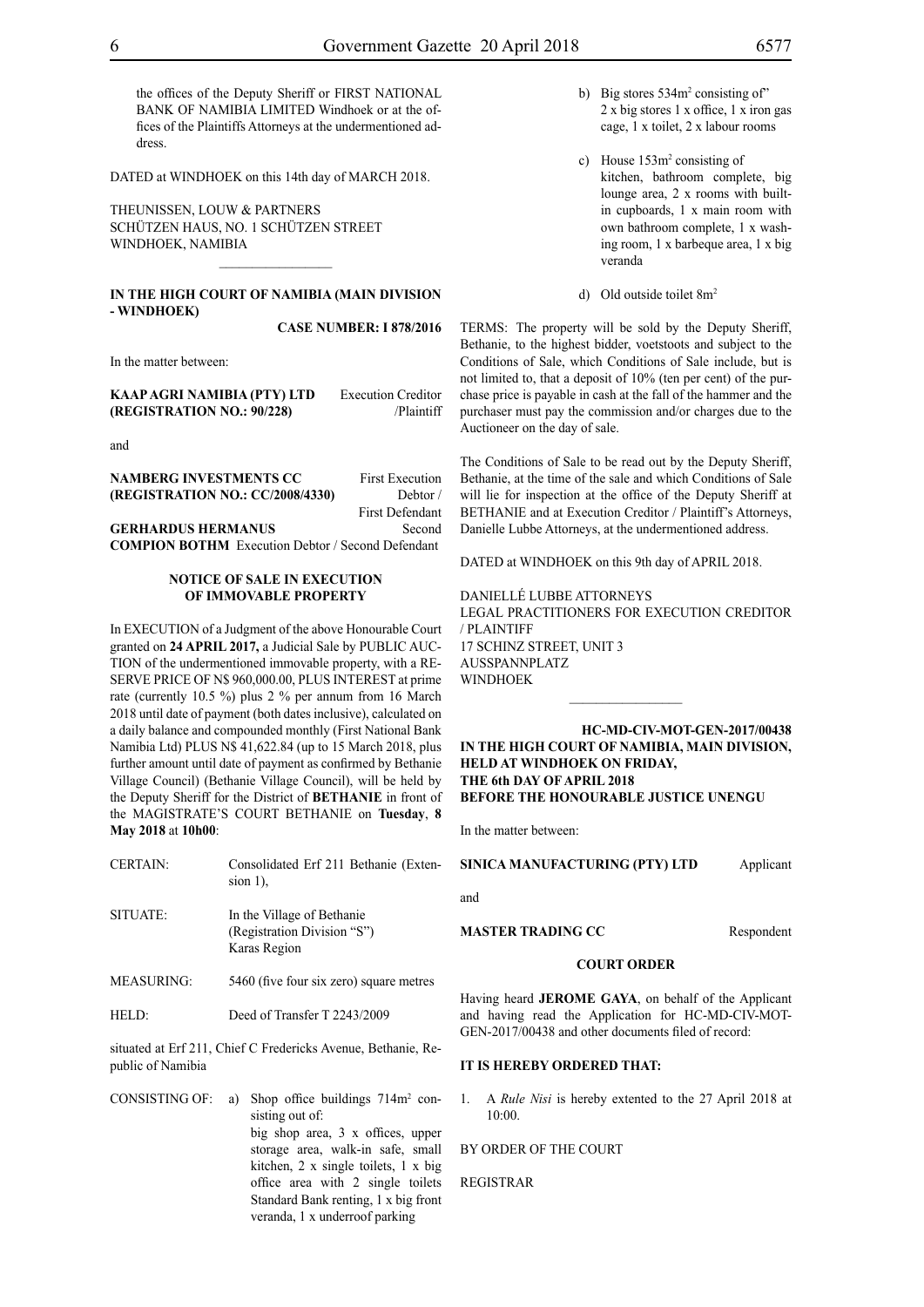- TO: JEROME GAYA On behalf of Applicant Fisher, Quarmby & Pfeifer c/o Robert Mugabe Avenue & Thorer Street Windhoek Namibia
- AND TO: MASTER TRADING CC Respondent NO. 5 ATLAS HOUSE CARE OF SAM NUJOMA AND MANDUME NDEMUFAYO **WINDHOEK** Namibia

#### **HC-MD-CIV-MOT-GEN-2017/00438 IN THE HIGH COURT OF NAMIBIA, MAIN DIVISION, HELD AT WINDHOEK ON FRIDAY, THE 16th DAY OF MARCH 2018 BEFORE THE HONOURABLE JUSTICE MASUKU**

In the matter between:

#### **SINICA MANUFACTURING (PTY) LTD** Applicant

and

**MASTER TRADING CC** Respondent

#### **COURT ORDER**

Having heard **MR. J. GAYA**, on behalf of the Applicant and having read the Application for HC-MD-CIV-MOT-GEN-2017/00438 and other documents filed of record:

#### **IT IS HEREBY ORDERED THAT:**

- 1. The respondent be placed under a provisional order of liquidation into the hands of the Master of the above Honourable Court;
- 2. A *rule nisi* do hereby issue, calling upon the respondent and all interested parties to show cause (if any) on 6 APRIL 2018 AT 10H00 why:
	- 2.1 The respondent should not be placed under final order of liquidation into the hands of the Master of the above Honourable Court; and
	- 2.2 The costs of this application should not be costs in the liquidation.
- 3. Service of this *rule nisi* be effected upon the respondent as follows:
	- 3.1 By serving a copy thereof by the Deputy Sheriff upon the respondent at it's registered address; and
	- 3.2 By publishing same in one edition of the Government Gazette and The Namibian newspaper.

#### BY ORDER OF THE COURT

REGISTRAR

- TO: JEROME GAYA On behalf of Applicant Fisher, Quarmby & Pfeifer c/o Robert Mugabe Avenue & Thorer Street Windhoek Namibia
- AND TO: MASTER TRADING CC Respondent NO. 5 ATLAS HOUSE CARE OF SAM NUJOMA AND MANDUME NDEMUFAYO **WINDHOEK** Namibia

#### **HC-MD-CIV-MOT-EXP-2017/00391 IN THE HIGH COURT OF NAMIBIA, MAIN DIVISION, HELD AT WINDHOEK ON FRIDAY, THE 24th DAY OF NOVEMBER 2017 BEFORE THE HONOURABLE JUSTICE USIKU**

In the *ex parte* application of:

#### **CHRISTIAAN JOHANNES POTGIETER** Applicant

Having heard **Mr. LOUIS KARSTEN**, on behalf of the Applicant(s) and having read the Application for HC-MD-CIV-MOT-EXP-2017/00391 and other documents filed of record:

#### **IT IS HEREBY ORDERED THAT:**

1. The surrender of the Applicant's Estate is accepted and the estate is hereby surrendered to The Masters.

BY ORDER OF THE COURT

#### REGISTRAR

TO: LOUIS KARSTEN On behalf of Applicant Louis Karsten Legal Practitioner Unit Number 1 Baines Centre Fritsche Windhoek Khomas Namibia

**CASE NO: POCA 16/2016 IN THE HIGH COURT OF NAMIBIA, MAIN DIVISION HELD AT WINDHOEK, ON FRIDAY, THE 16th DAY OF MARCH 2018 BEFORE THE HONOURABLE MR JUSTICE ANGULA DJP**

 $\mathcal{L}_\text{max}$ 

In the between:

#### **THE PROSECUTOR-GENERAL Applicant**

and

**JOSE MIRANDA T/A INDULGE ACCOMMODATION** First Respondent **STANDARD BANK OF NAMIBIA LIMITED** Second Respondent

COURT ORDER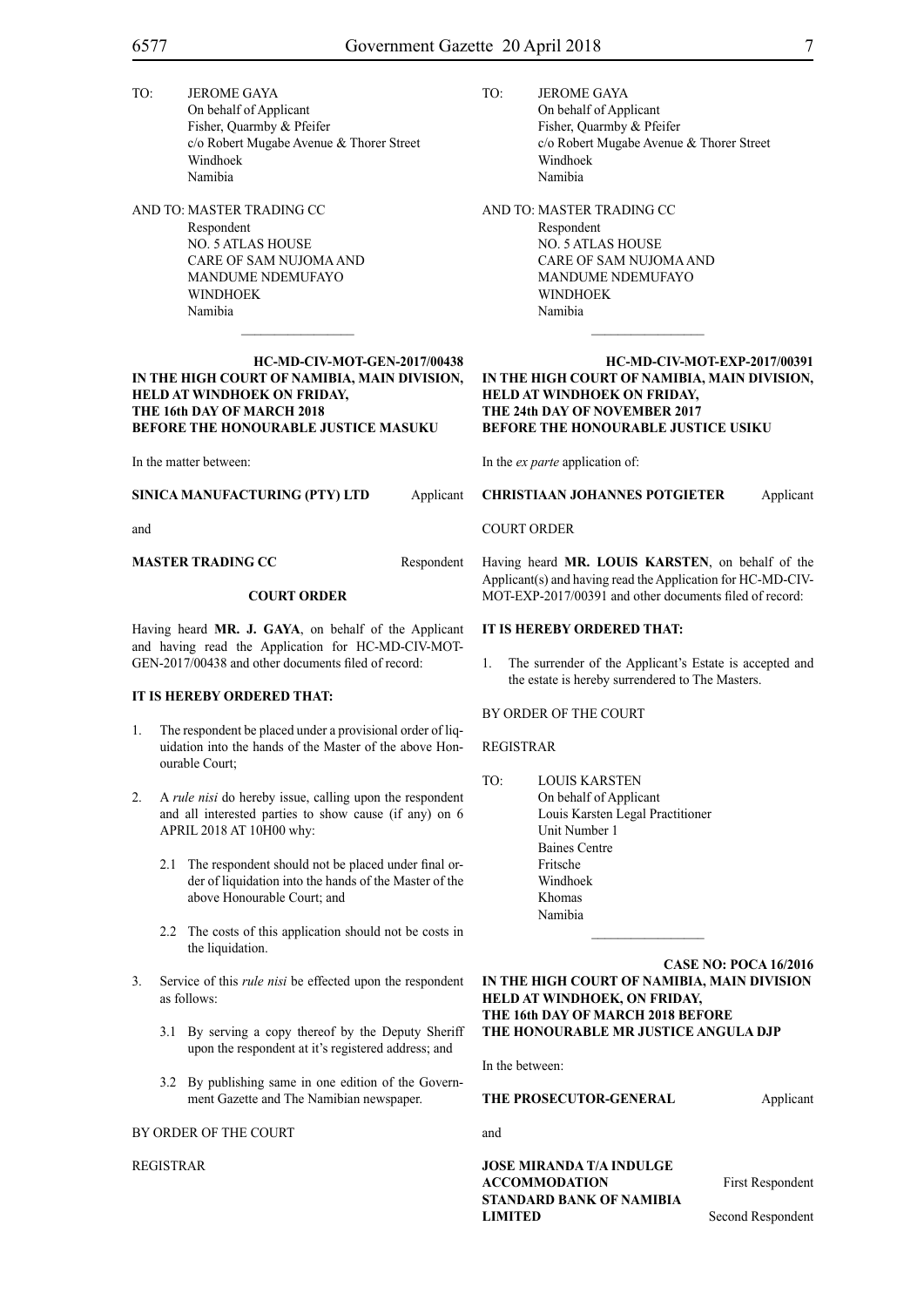*IN RE*: The positive balances in Standard Bank Namibia business account number 60001584358 held in the name of Jose Miranda T/A Indulge Accommodation and Standard Bank Namibia premium call account number 60001906177 held in the name of Jose Miranda T/A Indulge Accommodation.

#### **AN APPLICATION OR FORFEITURE OF PROPERTY ORDER IN TERMS OF SECTION 59 OF THE PREVEN-TION OF ORGANISED CRIME ACT, ACT 29 OF 2004**

#### **ORDER**

Having heard Ms Angula, counsel for the applicant, Mr Karsten counsel for the 1st respondent and Ms Kuzeeko, counsel for the 2nd respondent, and having read the documents filed of record:

#### **IT IS ORDERED BY AGREEMENT BETWEEN THE PARTIES THAT:**

- 1. A forfeiture order is granted in terms of section 61 of the Prevention of Organised Crime Act 29 of 2004 ("POCA") in respect of:
	- 1.1 The positive balance in Standard Bank Namibia business account number 60001584358 held in the name of Jose Miranda T/A Indulge Accommodation and
	- 1.2 The positive balance in Standard Bank Namibia premium call account number 60001906177 held in the name of Jose Miranda T/A Indulge Accommodation (the properties).
- 2. The 2nd respondent's (Standard Bank) interest in the properties are excluded from the operation of the forfeiture order in terms of section 63 of POCA as follows:
	- 2.1 N\$565 000.00 (plus any interest that may have accrued) in Standard Bank Namibia business account number 60001584358 held in the name of Jose Miranda T/A Indulge Accommodation; and
	- 2.2 N\$1 963 200.00 (plus any interest that may have accrued) in Standard Bank Namibia business account number 6001906177 held in the name of Jose Miranda T/A Indulge Accommodation.
- 3. The 2nd respondent agrees to pay the applicant's cost of the proceedings in the agreed amount of N\$46 447.00.
- 4. Detective Sergeant Hendrik Shaakumeni, who was appointed in terms of the preservation of property order to effect control over the properties, is authorized to direct the 2nd respondent to:
	- 4.1 Transfer the agreed cost amount of N\$46 447.00 from the positive balances in Standard Bank Namibia business account number 60001584358 held in the name of Jose Miranda T/A Indulge Accommodation to th sset Recovery Account number: Ministry of Justice - POCA Standard Bank account number 589245309 Branch Code: 08237200
	- 4.2 Debit the remainder of the amounts in the accounts referred to in paragraph 2.1 and 2.2 above, in favor of the 2nd respondent (Standard Bank);
- 5. Any other person whose interest in the property concerned is affected by the forfeiture order may within 20 days after he or she has acquired knowledge of such order, set the matter down for variation or rescission by the Court.
- 6. This order must be published in the Government Gazette as soon as practicable after it is made;
- 7. Prayers 1 and 4 will not take effect before 30 days after the notice of this order was published in the Government Gazette or before an application in terms of section 65 of POCA or an appeal has been disposed of.

#### BY ORDER OF THE COURT

#### REGISTRAR OF THE ABOVE HIGH COURT

TO: THE GOVERNMENT ATTORNEY

AND TO: DR WEDER, KAUTA & HOVEKA INC

AND TO: METCALFE ATTORNEYS WINDHOEK

#### **NOTICE OF SURRENDER OF A DEBTOR'S ESTATE**

 $\frac{1}{2}$ 

NOTICE is hereby given that application will be made to the High Court of Namibia Main Division: Windhoek on **18 MAY 2018 at 10h00** or as soon thereafter as the matter can be heard, for the surrender of the estate of **JONATHAN KOOKER**, a major male residing at 24 Berg Street, Windhoek and that a statement of his affairs will lie for inspection at the Office of the Master of the High Court at **WINDHOEK** for a period of 14 days as from 26 APRIL 2018,

HENRY SHIMUTWIKENI & CO INC LEENA SHIKONGO LEGAL PRACTITIONERS FOR THE Applicant 11 Strauss Street Windhoek West **WINDHOEK**  $\frac{1}{2}$ 

#### **CASINO'S AND GAMBLING HOUSE ACT, 1994**

#### **NOTICE OF APPLICATION IN TERMS OF THE CASINOS AND GAMBLING HOUSES ACT, 1994 (ACT 32 OF 1994) SECTION 16(3) FOR THE PERMANENT REMOVAL OF A GAMBLING HOUSE LICENSE**

Notice is hereby given of the application for the removal of a license of which the details are given below. Any person who wishes to object to the application in terms of section 19(1) may submit his/her objection in the prescribed manner to the secretary not later than 21 days after the publication of this notice.

| Name of applicant:                                                  | <b>HBL</b> Investments CC   |
|---------------------------------------------------------------------|-----------------------------|
| Type of license:                                                    | Gambling house license      |
| Name of accommodation<br>establishment or retail<br>liquor business | Treasure Island<br>Lüderitz |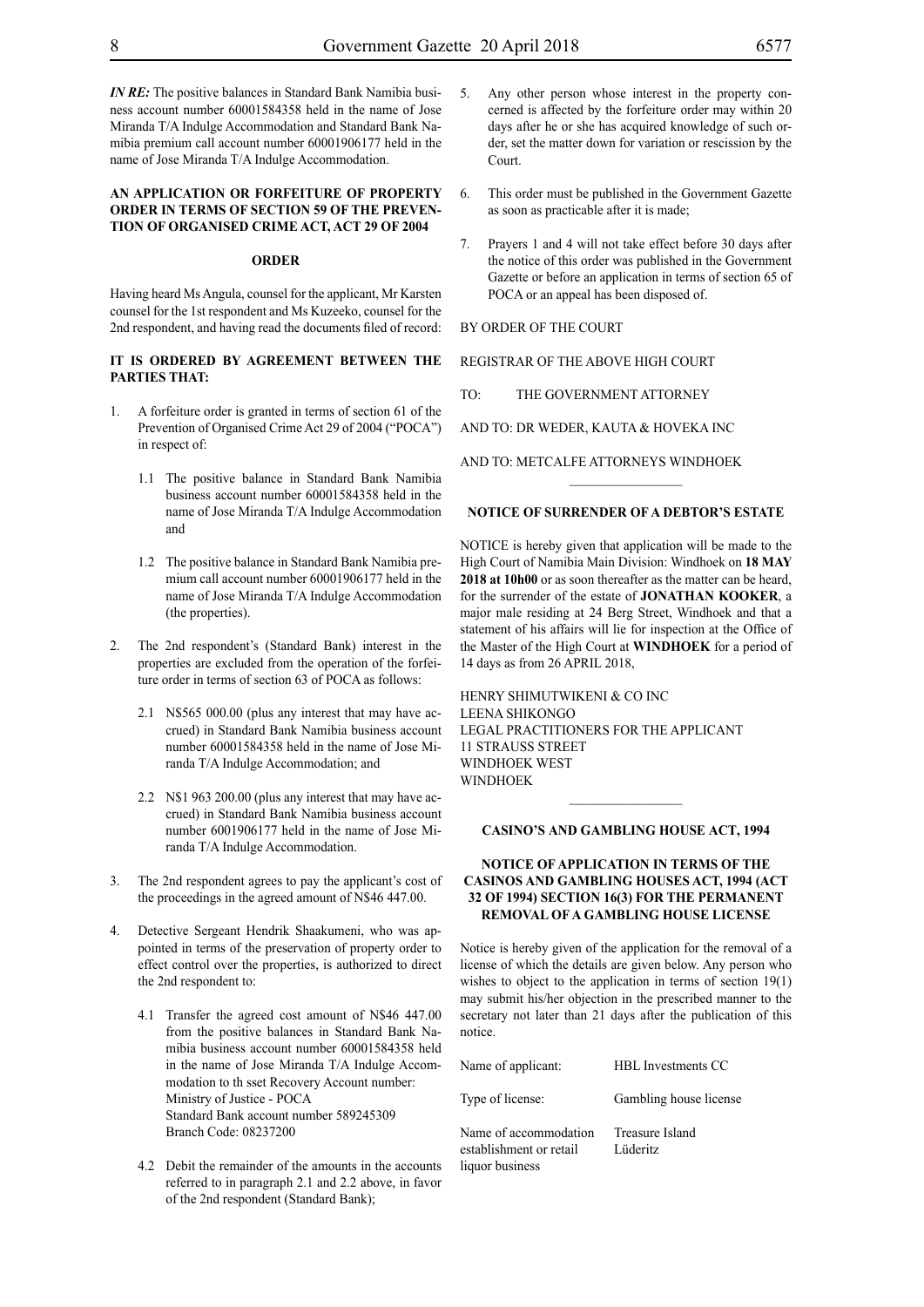Physical address of Erf 183, Mittel Street license will be moved:

premises to which the Shop 4, Keetmanshoop

S. KAPINGA DEPUTY DIRECTOR: DIVISION GAMING CONTROL

### $\mathcal{L}=\mathcal{L}^{\mathcal{L}}$ **NOTICE OF LOST LAND TITLE NO. F371**

Notice is hereby given that I, **Ivan M. Diergaardt** intend to apply for a certified copy of:

| <b>CERTAIN:</b>  | Erf No. 371, Block F                     |
|------------------|------------------------------------------|
| MEASURING:       | 968 square meters                        |
| SITUATE:         | In the Town of Rehoboth<br>Hardap Region |
| DATED:           | 30 March 1998                            |
| the property of: | Late Miena Klaazen                       |

All persons who object to the issue of such copy are hereby required to lodge their objections in writing with the Registrar within three weeks from the publication of this notice.

Dated at Windhoek this 12th day of April 2018.

i.m. diergaardt p.o. box 977 **WINDHOEK** 

#### **THE ALIENS ACT, 1937 NOTICE OF INTENTION OF CHANGE OF SURNAME**

 $\frac{1}{2}$ 

I, **joel niilenge**, residing at Erf No. 534, Zambia Street, Havana and unemployed intend applying to the Minister of Home Affairs for authority under section 9 of the Aliens Act, 1937, to assume the surname **konis** for the reasons that the surname on my identity document is not the same as on my school qualification.

I previously bore the name **joel niilenge.**

Any person who objects to my assumption of the said surname of **konis** should as soon as may be lodge his or her objection, in writing, with a statement of his or her reasons therefor, with the Magistrate of Windhoek.

**j. niilenge windhoek NAMIBIA**

#### **THE ALIENS ACT, 1937 NOTICE OF INTENTION OF CHANGE OF SURNAME**

 $\mathcal{L}_\text{max}$ 

I, **efraim elia** residing at Erf 375-07, Havana, Windhoek, Namibia and unemployed intend applying to the Minister of Home Affairs for authority under section 9 of the Aliens Act, 1937, to assume the surname **absalom** for the reasons that I want to add it to my surname, because I don't have a surname. The name I use as a surname are both my names.

I previously bore the name **efraim elia.**

Any person who objects to my assumption of the said surname of **absalom** should as soon as may be lodge his or her objection, in writing, with a statement of his or her reasons therefor, with the Magistrate of Windhoek.

**e. elia Oshana Region NAMIBIA**

#### **THE ALIENS ACT, 1937 NOTICE OF INTENTION OF CHANGE OF SURNAME**

 $\frac{1}{2}$ 

I, **fina nahambo**, residing at Erf 3125, Omukalo Street, Freedomland and unemployed intend applying to the Minister of Home Affairs for authority under section 9 of the Aliens Act, 1937, to assume the surname **DAMBO** for the reasons that the surname **NAHAMBO** is wrong which is on my ID document. **DAMBO** is correct as it appears on by birth certificate.

I previously bore the name **fina nahambo.**

Any person who objects to my assumption of the said surname of **DAMBO** should as soon as may be lodge his or her objection, in writing, with a statement of his or her reasons therefor, with the Magistrate of Windhoek.

**f. nahambo windhoek NAMIBIA**

#### **THE ALIENS ACT, 1937 NOTICE OF INTENTION OF CHANGE OF SURNAME**

 $\frac{1}{2}$ 

I, **sedekia hoaseb**, residing at Erf 221, Lucia Street, Greenwell Matongo and unemployed intend applying to the Minister of Home Affairs for authority under section 9 of the Aliens Act, 1937, to assume the surname **GAROËB** for the reasons that the surname which appears on my full birth certificate as **HOASEB** is wrong, and the correct surname is **GAROËB**.

I previously bore the name **SEDEKIA HOASEB.** 

Any person who objects to my assumption of the said surname of **GAROËB** should as soon as may be lodge his or her objection, in writing, with a statement of his or her reasons therefor, with the Magistrate of Windhoek.

**s. hoaseb windhoek NAMIBIA**

#### **THE ALIENS ACT, 1937 NOTICE OF INTENTION OF CHANGE OF SURNAME**

I, **sakeus simon**, residing at Z921, Krimandjaro and employed as a contracor intend applying to the Minister of Home Affairs for authority under section 9 of the Aliens Act, 1937, to assume the surname **KANIITA** for the reasons it is my father's surname.